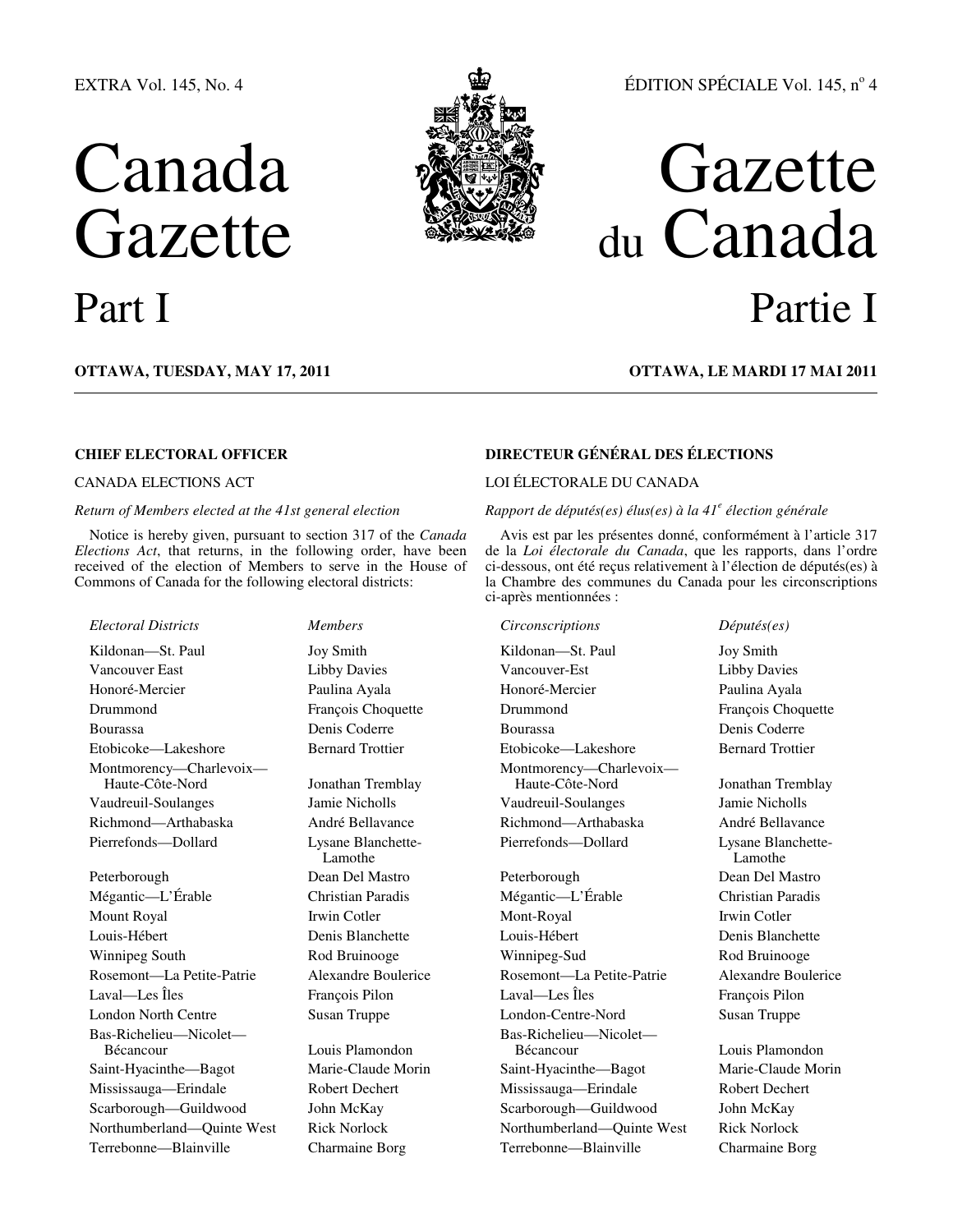# *Electoral Districts Members Circonscriptions Députés(es)*

Timmins—James Bay Charlie Angus Timmins—Baie James Charlie Angus Souris—Moose Mountain Ed Komarnicki Souris—Moose Mountain Ed Komarnicki Red Deer Earl Dreeshen Red Deer Earl Dreeshen Abbotsford Ed Fast Abbotsford Ed Fast Dufferin—Caledon David Tilson Dufferin—Caledon David Tilson Ahuntsic Maria Mourani Ahuntsic Maria Mourani Vancouver Kingsway Don Davies Vancouver Kingsway Don Davies Jeanne-Le Ber Tyrone Benskin Jeanne-Le Ber Tyrone Benskin Calgary Southwest Stephen J. Harper Calgary-Sud-Ouest Stephen J. Harper Hull—Aylmer Nycole Turmel Hull—Aylmer Nycole Turmel Gatineau Françoise Boivin Gatineau Françoise Boivin Prince Edward—Hastings Daryl Kramp Prince Edward—Hastings Daryl Kramp Saskatoon—Rosetown—Biggar Kelly Block Saskatoon—Rosetown—Biggar Kelly Block Richmond Alice Wong Richmond Alice Wong Richmond Alice Wong Surrey North Jasbir Sandhu Surrey-Nord Jasbir Sandhu Calgary East Deepak Obhrai Calgary-Est Deepak Obhrai Calgary Centre Lee Richardson Calgary-Centre Lee Richardson Etobicoke North Kirtsy Duncan Etobicoke-Nord Kirtsy Duncan Scarborough Southwest Dan Harris Scarborough-Sud-Ouest Dan Harris Lotbinière—Chutes-de-la-Chatham-Kent—Essex Dave Van Kesteren Chatham-Kent—Essex Dave Van Kesteren Huron—Bruce Ben Lobb Huron—Bruce Ben Lobb Yorkton—Melville Garry Breitkreuz Yorkton—Melville Garry Breitkreuz Hamilton Centre David Christopherson Hamilton-Centre David Christopherson Westmount—Ville-Marie Marc Garneau Westmount—Ville-Marie Marc Garneau Beauport—Limoilou Raymond Côté Beauport—Limoilou Raymond Côté Nepean—Carleton Pierre Poilievre Nepean—Carleton Pierre Poilievre New Westminster—Coquitlam Fin Donnelly New Westminster—Coquitlam Fin Donnelly Notre-Dame-de-Grâce—Lachine Isabelle Morin Notre-Dame-de-Grâce—Lachine Isabelle Morin Pontiac Mathieu Ravignat Pontiac Mathieu Ravignat Nickel Belt Claude Gravelle Nickel Belt Claude Gravelle Ottawa Centre Paul Dewar Ottawa-Centre Paul Dewar Parry Sound—Muskoka Tony Clement Parry Sound—Muskoka Tony Clement Laval José Nunez-Melo Laval José Nunez-Melo London West Ed Holder London-Ouest Ed Holder St. Paul's Carolyn Bennett St. Paul's Carolyn Bennett Lévis—Bellechasse Steven Blaney Lévis—Bellechasse Steven Blaney Elgin—Middlesex—London Joe Preston Elgin—Middlesex—London Joe Preston Louis-Saint-Laurent Alexandrine Latendresse Louis-Saint-Laurent Alexandrine Latendresse Beauséjour **Dominic LeBlanc** Beauséjour **Dominic LeBlanc** Beauséjour **Dominic LeBlanc** Gaspésie—Îles-de-la-Madeleine Philip Toone Gaspésie—Îles-de-la-Madeleine Philip Toone Nanaimo—Cowichan Jean Crowder Nanaimo—Cowichan Jean Crowder Oxford Dave MacKenzie Oxford Dave MacKenzie Calgary Southeast Jason Kenney Calgary-Sud-Est Jason Kenney Trois-Rivières Robert Aubin Trois-Rivières Robert Aubin Lac-Saint-Louis Francis Scarpaleggia Lac-Saint-Louis Francis Scarpaleggia Sherbrooke Pierre-Luc Dusseault Sherbrooke Pierre-Luc Dusseault Oak Ridges—Markham Paul Calandra Oak Ridges—Markham Paul Calandra Jonquière—Alma Claude Patry Jonquière—Alma Claude Patry Whitby—Oshawa Jim Flaherty Whitby—Oshawa Jim Flaherty Chicoutimi—Le Fjord Dany Morin Chicoutimi—Le Fjord Dany Morin

Jacques Gourde

Lotbinière—Chutes-de-la-

Jacques Gourde